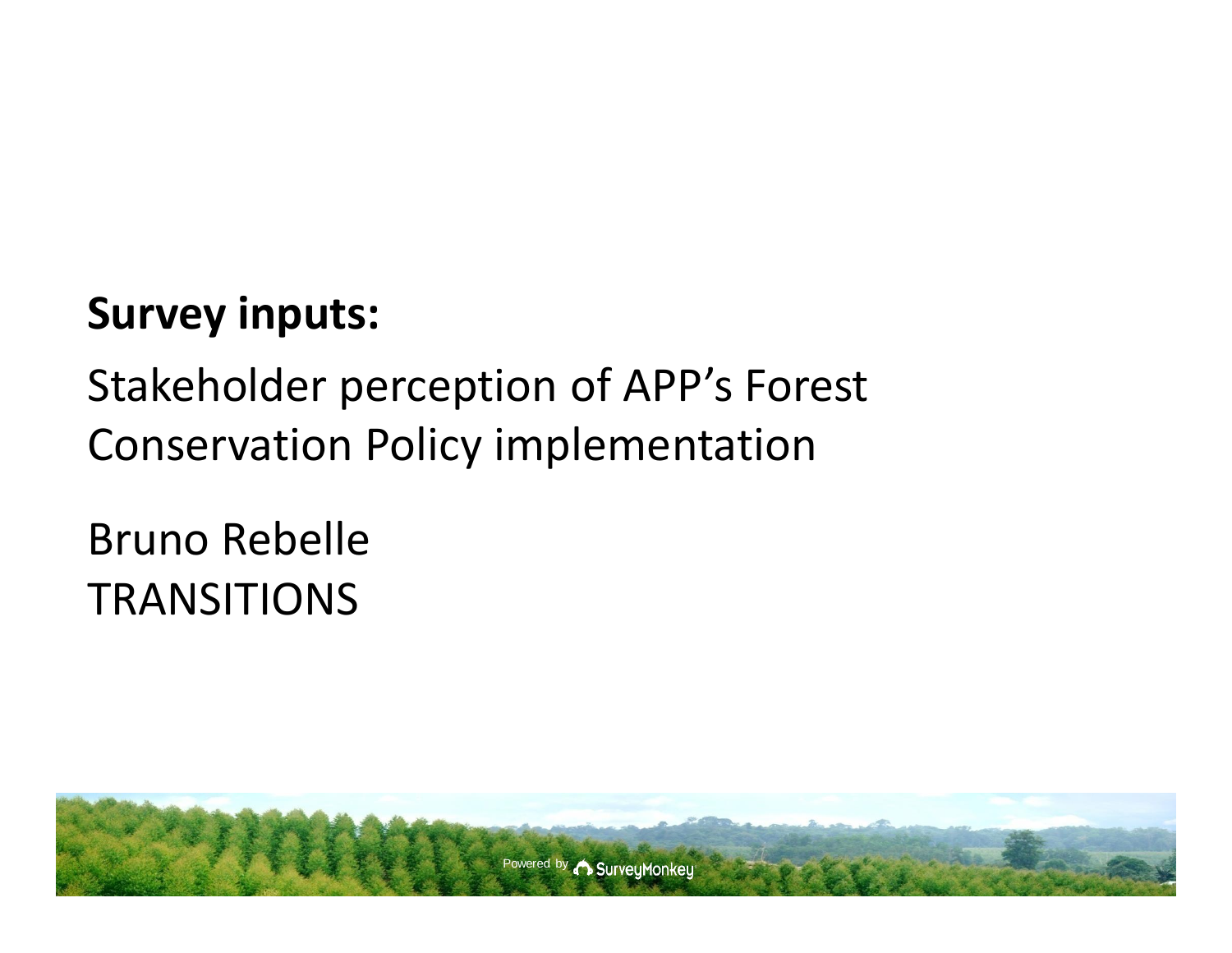### **Participation to the survey**

- 4 topics addressed:
	- General perception of the FCP
	- FCP implementation process
	- FCP monitoring and reporting
	- Role of the SAF
- Participants:
	- 54 % Indonesian and local NGOs
	- 32 % international institutions and international NGOs
	- 14 % companies representative and think tank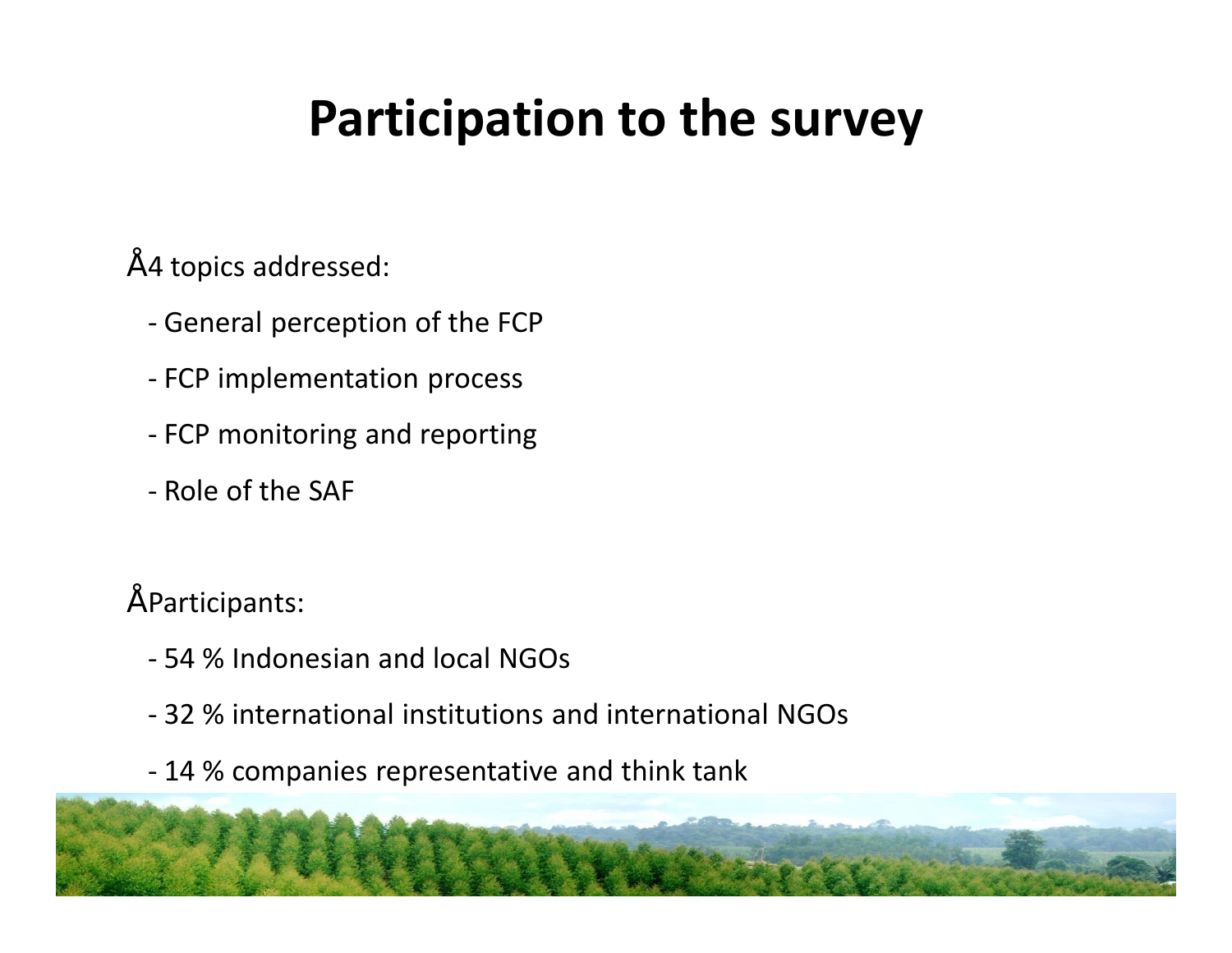# **Perception of the FCP**

#### **General understanding of the FCP**

- $\rightarrow$  60%: pretty good knowledge of the FCP
- $\rightarrow$  30%: know APP commits to Zero deforestation but can't say more
- $\rightarrow$  10%: have a rough idea of what the FCP is

### **Perception of achievements**  $\rightarrow$  **Balanced**

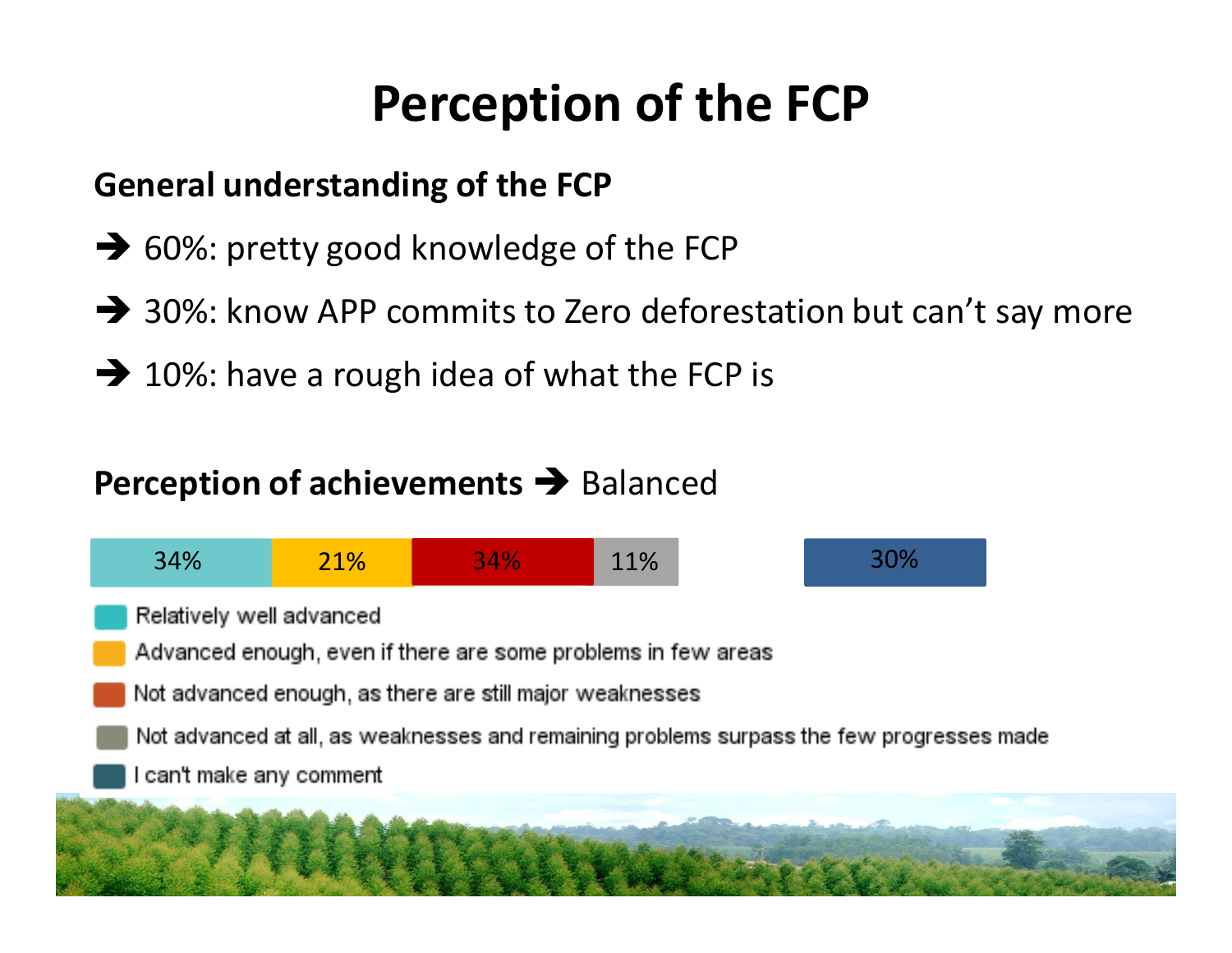### **FCP implementation process**

#### • Main **progress** perceived

- 1. Supply chain transparency
- 2. Support to local communities
- 3. Progress report / monitoring

#### • Main **weaknesses** identified

- 1. Actual reduction of deforestation rate around APP's concessions
- 2. Secure sustainable supply to match production capacities
- 3. Progress on social and land conflicts resolution & FPIC
- Main **expectations and challenges** for the future

Sustainable management of pulpwood plantation on peat

Support to communities: reducing tensions and engaging in sustainable practices

Effective restoration and wildlife protection in both short and long terms

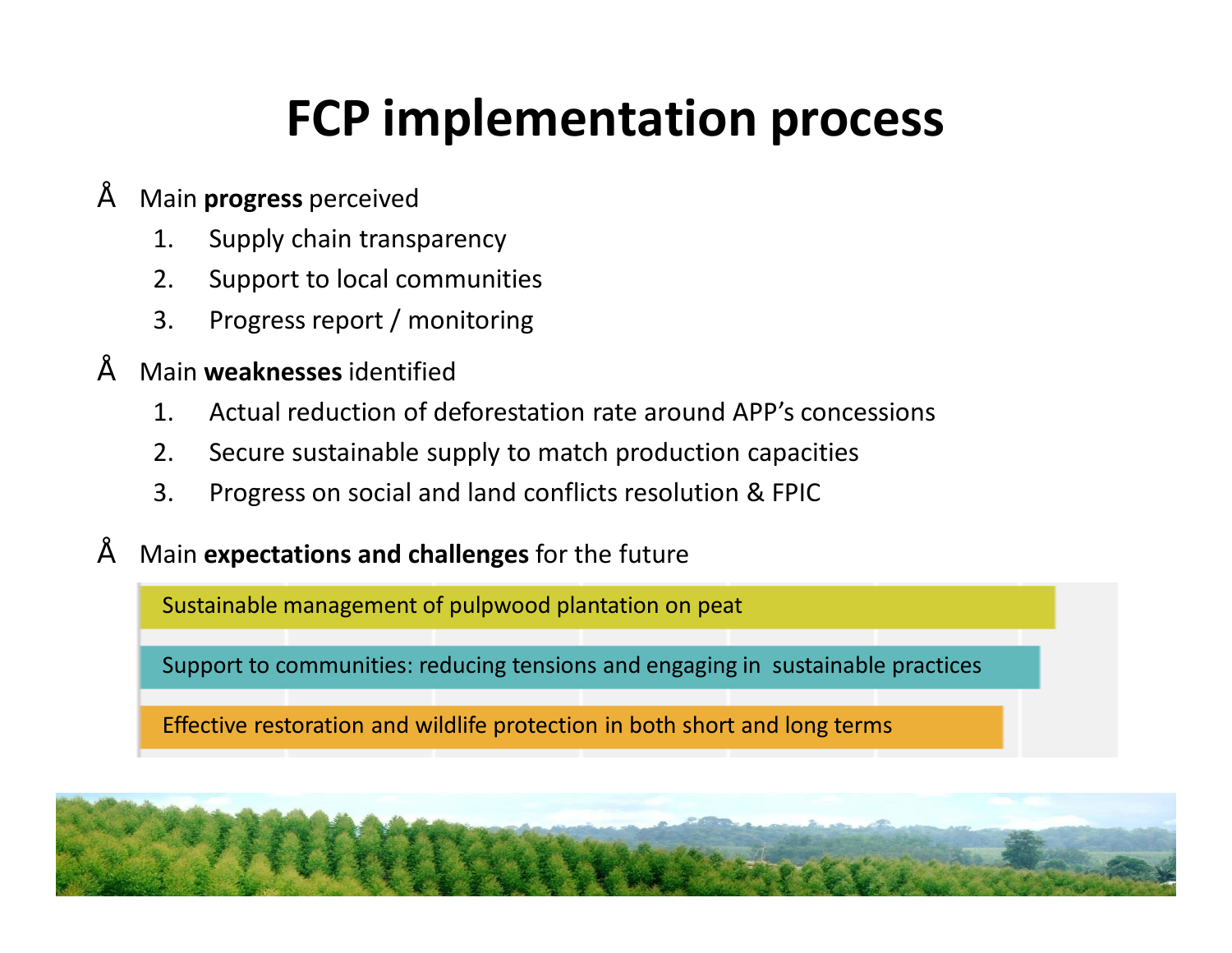# **Collaboration with APP in the FCP implementation**

**81% willing to develop collaboration with APP**

#### **Examples of type of collaboration suggested by the participants**:

- Partnership for the implementation of landscape approach and coordination of landscape programs
- Support on community development; conflict resolutions, education, handlings of complaints, livelihood development
- $\tilde{a}$  Strategic overview, communication support and monitoring

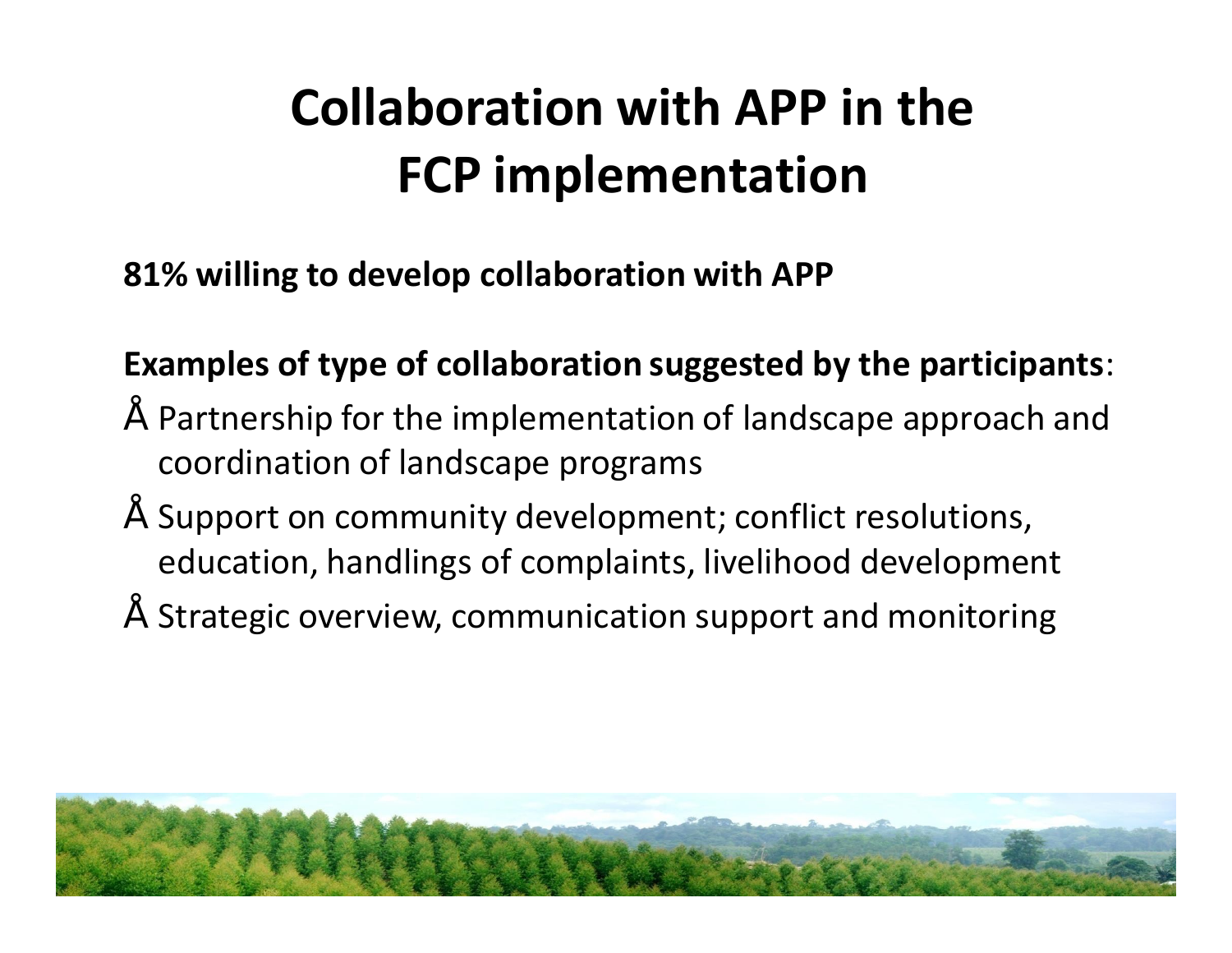# **FCP Monitoring**

### • **Access to information on FCP implementation:**

- 2/3 of the participants: access to information is available and relatively good
- 1/3 of the participants: access could be optimized

#### • **Perception of the FCP monitoring:**



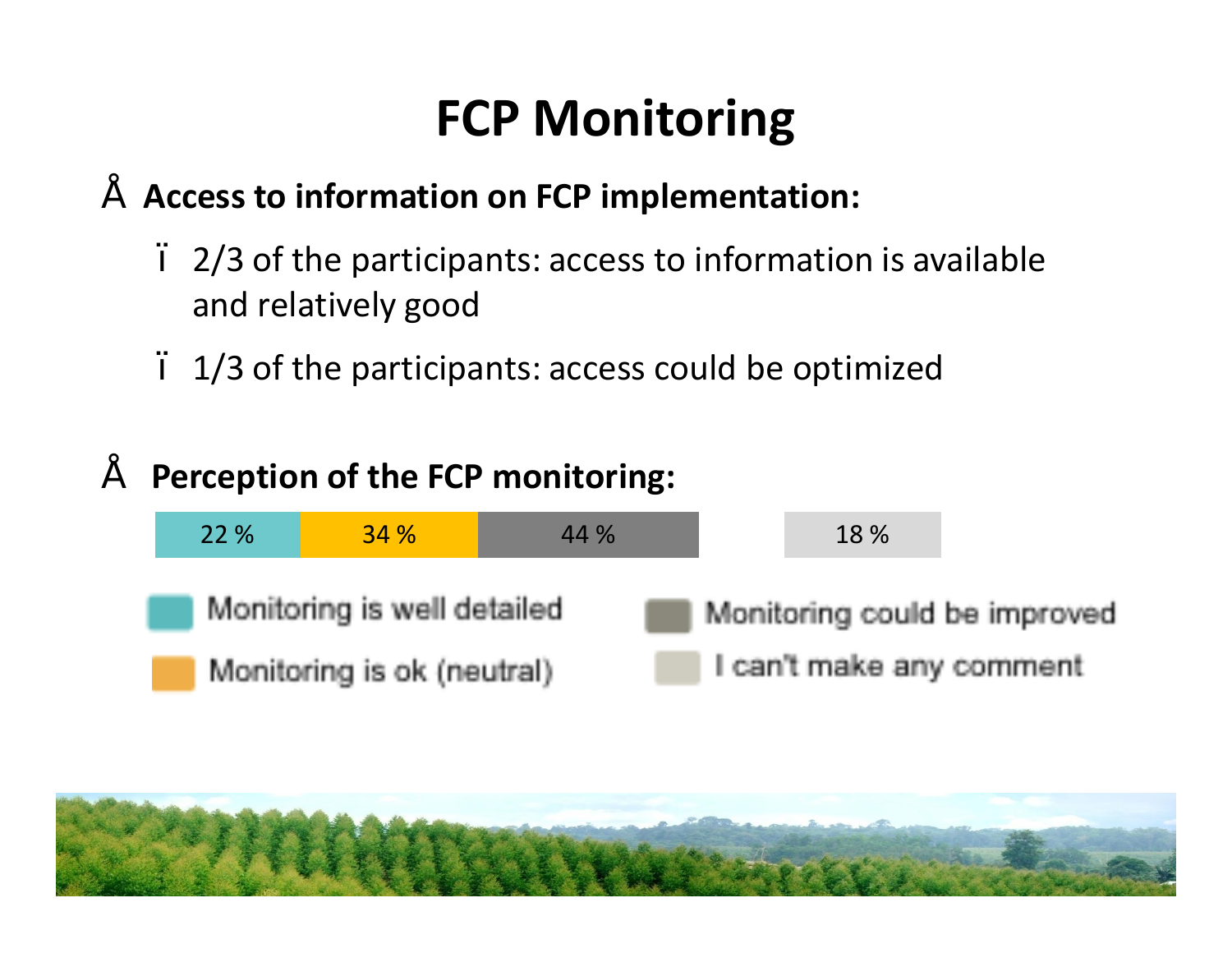## **Stakeholder dialogue**

#### • **Is the SAF a positive initiative ?**

| Yes  | No   | Neutral / No comment |
|------|------|----------------------|
| 72 % | 28 % | 34 %                 |

#### • **Perceived role of the SAF:**

- 1) Raise issues that are not being sufficiently considered
- 2) Draw recommendation to further improve the FCP and its implementation
- 3) Flag difficulties related to FCP implementation

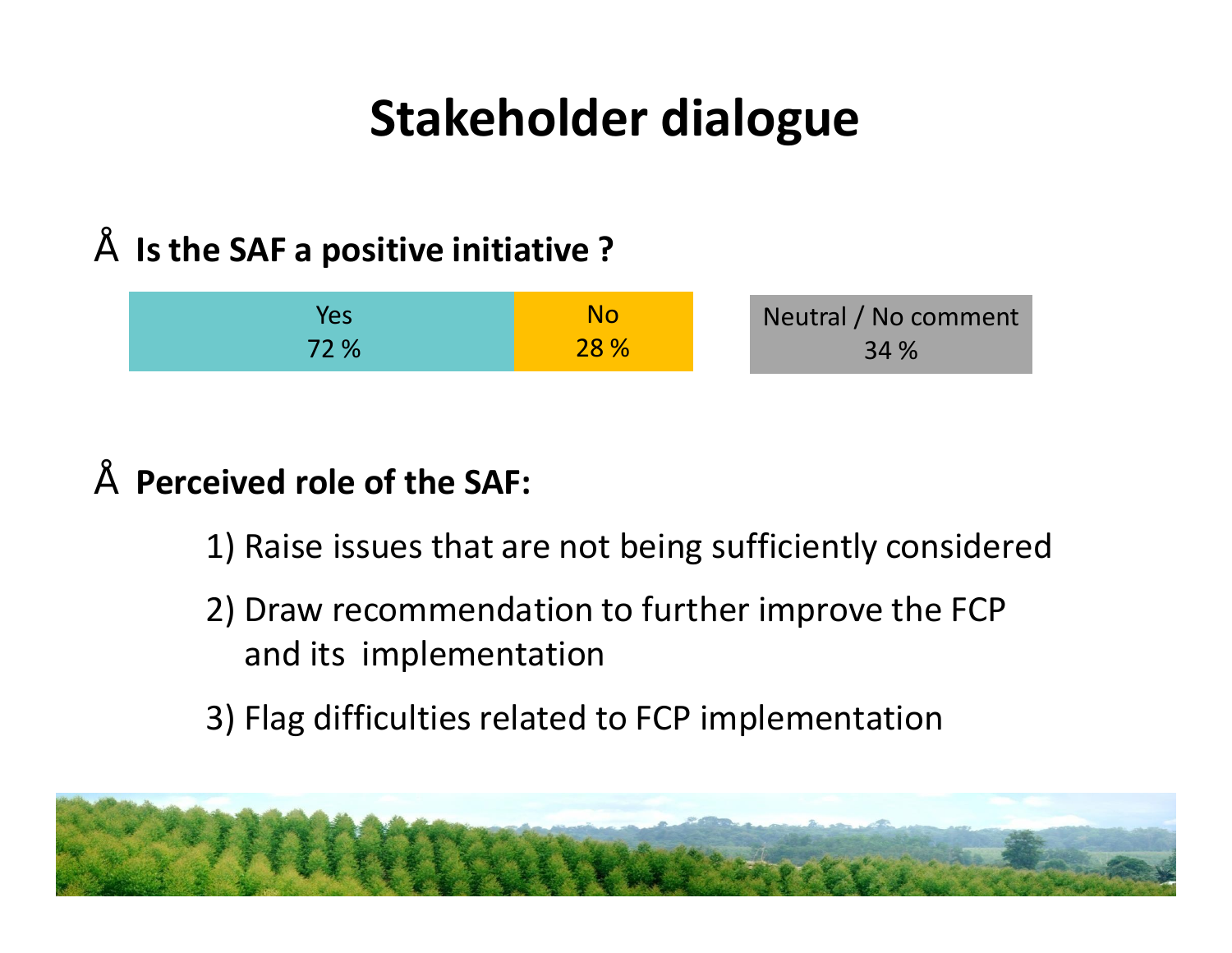### **Topics of interest for discussion in Breakout Sessions**